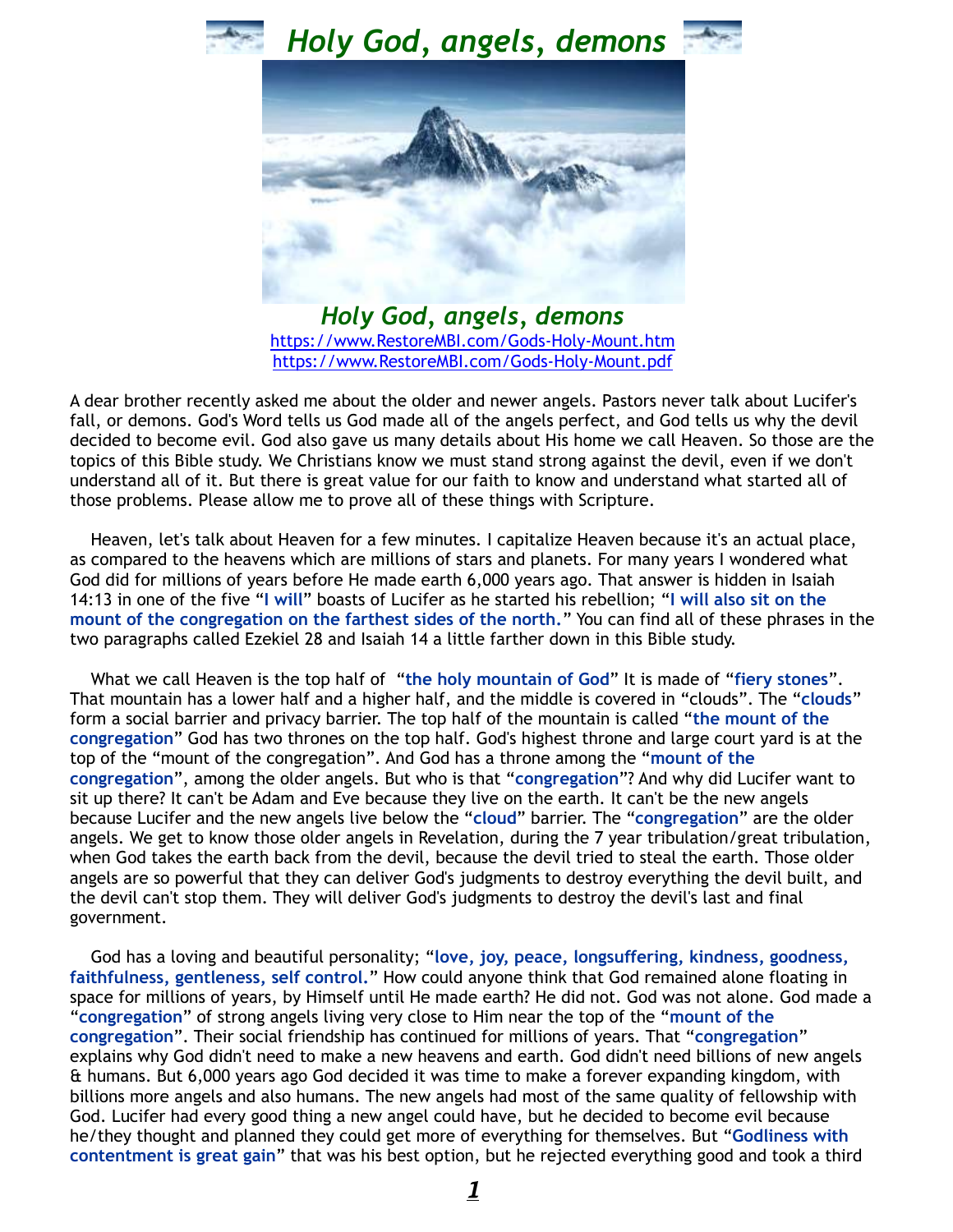

of the new angels with him.

 These two Passages from Ezekiel 28 and Isaiah 14 are similar. Both Passages start by condemning an evil king. Then God directs His judgments at the devil, as the god of those evil kings. Those kings are long gone, so I only quote God's judgments against the devil.

 Ezekiel 28:12b-18 "**Thus says the Lord GOD: You were the seal of perfection, full of wisdom and perfect in beauty. You were in Eden, the garden of God; every precious stone was your covering: The sardius, topaz, and diamond, beryl, onyx, and jasper, sapphire, turquoise, and emerald with gold. The workmanship of your pipes was prepared for you on the day you were created. You were the anointed cherub who protects; I established you; you were on the holy mountain of God; you walked back and forth in the midst of fiery stones. You were perfect in your ways till iniquity was found in you. By the abundance of your trading secrets you became filled with jealous violence within, and you sinned; Therefore I cast you as a profane thing, out of the mountain of God; and I destroyed you from the midst of the fiery stones, O protecting cherub. Your heart was lifted up because of your beauty; you corrupted your wisdom for the sake of your splendor; I cast you to the ground, I humiliated you before kings, that they might gaze at you. You defiled your sanctuaries by the multitude of your iniquities, by the iniquity of your trading secrets therefore I brought fire from your midst; it devoured you, and I turned you to ashes upon the earth. In the sight of all who saw you...**"

 Isaiah 14:12-15 "**How you are fallen from Heaven, O Lucifer, son of the first morning.! How you are cut to the ground, you who weakened the nations.! For you have said in your heart: I will ascend into Heaven, I will exalt my throne above the stars of God; I will also sit on the mount of the congregation on the farthest sides of the north; I will ascend above the heights of the clouds, I will be like the Most High. Yet you shall be brought down to Sheol, to the lowest depths of the Pit...**"

 6,000 years ago when God was planning the new earth there was a decision made; should God make the new angels and humans as robots or free-will persons. Robots will never think about sinning. Robots can't decide if they love God or prefer sinning. Neither can they notice the goodness of God. Robots will only do as they are instructed, but they cannot be God's friends or real partners. But the free-will option has so many problems; what if any of the new angels or humans decide to sin. If the angels sin, God will have to judge and punish them. If the humans sin, God can redeem them, but He must pay for their sins. If they reject redemption, they must be punished. A short term punishment can't solve it, the punishment must be forever. If God ignores any sin, then God becomes guilty as an accomplice, because He created them. God decided on the free-will plan.

 Another alternative is God could have nagged each new angel and person forever; Saying be careful not to sin, or maybe God could have kept giving serious warnings like 'I Am watching you.' Maybe that could have worked, maybe that could have prevented sin. But if it worked, God was going to have to spend eternity cautioning and nagging everyone to avoid sin. No, God didn't want that headache forever. Instead, God warned them once, and then let any angels sin if they wanted, also let humans sin if they wanted. Then God came and dealt with the rebellion.

 The new earth was planned to be always growing in numbers and expanding forever, something new constantly. We see that started in Genesis 1:28-31 After God made everything; "**Then God saw everything that He had made, and indeed it was very good.**" Including that God made Adam and Eve, then God blessed them and saying "**Be fruitful and multiply; fill the earth and subdue it...**" If they never sinned they would have been forever growing in numbers and expanding. We see that forever expanding kingdom mentioned in Isaiah 9:7 Jesus is called Everlasting Father, and Prince of Peace, and "**There will be no end of the increase of His government and peace.**" That eternal plan will be fulfilled later with the New Jerusalem in Revelation 21-22. I'm expecting that the believers who prove faithful in the Millennium will be promoted to become sinless, and they will live holy. They will keep having babies, and will be building an ever expanding kingdom. I believe that means building construction in some form forever. Sometimes there will be accidents that will need a leaf from one of the trees of life for healing. Rev.22:2-3 Do you remember the tree of life from Genesis 3? It has become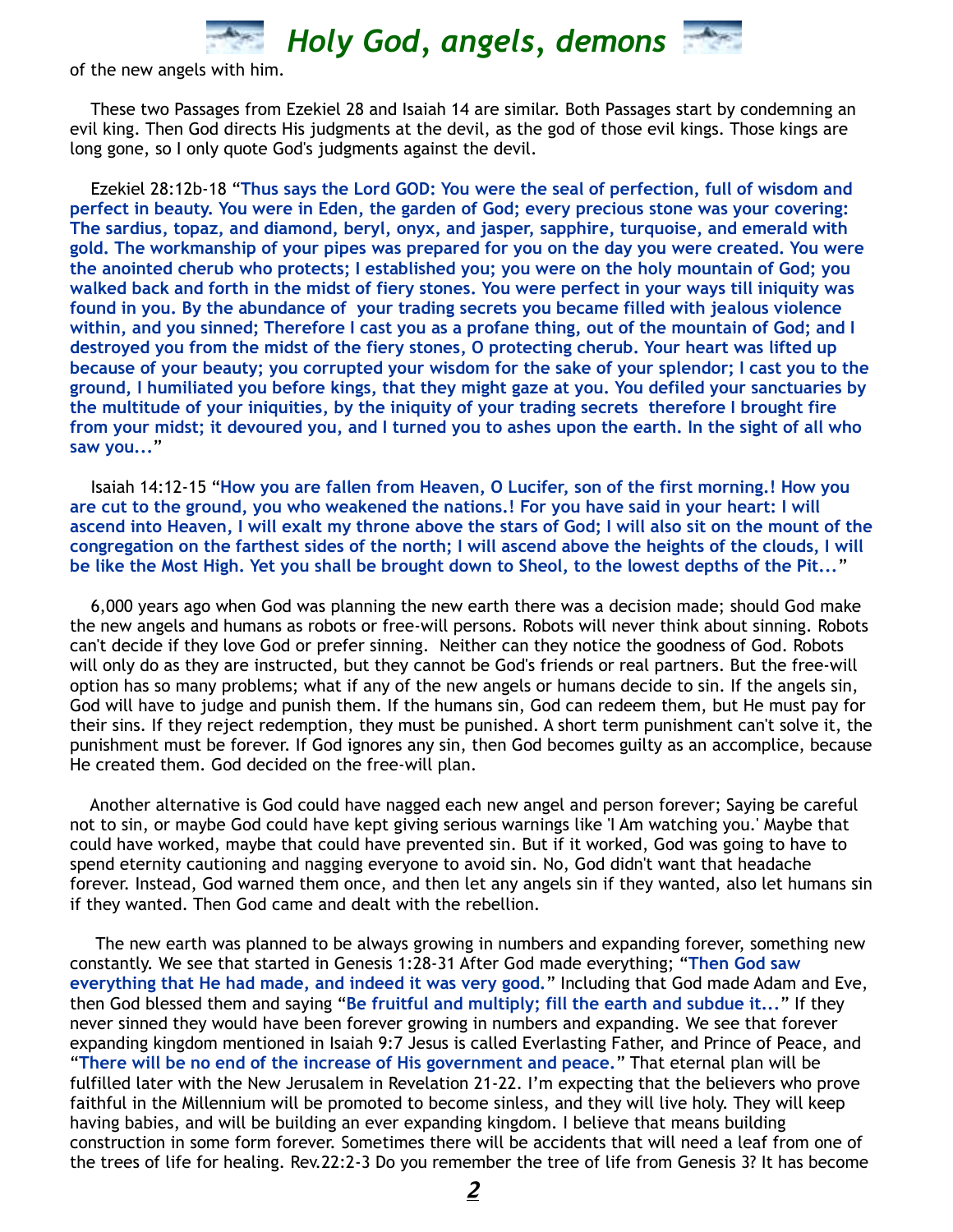many trees "**The leaves of the tree were for the healing of the nations. And there shall be no more curse, but the throne of God and of the Lamb shall be in it.**" Did you see that? We will get that great friendship and fellowship with God like the older angels had for millions of years, before the earth was formed. The nations outside New Jerusalem will be a forever expanding population of people, and the nations will bring their praise offerings into the New Jerusalem, to the King of Kings. "**And they shall bring the glory and the honor into it.**" Rev. 21:24

 That New Jerusalem kingdom will only have angels and people that hate sin. God's Word explains the many steps until that plan is successful. God made the new earth and new angels to protect the earth. But if any angels wanted to sin, God let them do it. When Adam and Eve didn't oppose evil with a strong 'No', God let them fall into sin. Each of us have seen sin and we hate it. When God offered us an opportunity to get saved from our sins we received it. Each of us made a life and death decision to give our lives to Jesus, and live for Jesus. We see what Jesus said to His disciples after they traveled together and preached the gospel together for three years; "I have called you friends" in John 15:15. The holy angels around us and each of us who are born again into God's kingdom have seen sin. When we get to Heaven, each of us will oppose sin and evil forever. God stretched His patience to allow the humans to see sin, feel the pains of sin, and learn that we absolutely hate evil. Each of us will say 'never again'. We will be God's partners forever. God will build an ever expanding kingdom and all of us will make sure there will not be any sin ever again.

 But how did sins get started among the angels and humans? Let's look at Ezekiel 28:12b-18 and Isaiah 14:12-15 .

 (A) Of Lucifer, God said "**you were the seal of protection, full of wisdom and perfect in beauty**" God made all of the new angels perfect. And God gave them great wisdom so they could do a good job of watching over the earth. They had great fellowship with God. Job 38:7 and they sang praises to God because of the fascinating greatness of His creation "**...the morning stars sang together, and all of the sons of God shouted for joy.**" Lucifer used his

"**workmanship of your pipes**" to lead the music praising God.

 (B) Lucifer "**you were in Eden, the garden of God**" We know he was there to protect them from dumb errors, instead he used his position of authority as an opportunity to tempt Adam and Eve

 (C) "**every precious stone was your covering: The sardius, topaz, and diamond, beryl, onyx, and jasper, sapphire, turquoise, and emerald with gold.**" Lucifer was a cherub , they are among the highest of the new angels, he was given a beautiful covering, The beauty of his colors are part of how God indicates his God given authority to angels on him. We get back to the description of the cherub classification later.

 (D) "**The workmanship of your pipes was prepared for you on the day you were created.**". Lucifer was given that musical equipment along with the wisdom and authority to lead praise and worship to God. We got vocal chords, he got pipes. Worship music was a part of his assignment. We know the devil still has great musical talent. Listen to how appealing evil music sounds. The devil can make evil sound appealing, including fake Christian music with false teaching.

 (E) "**You were the anointed cherub who protects. I established you.**" Lucifer's assignment was to protect them from dumb errors and God established his authority, he used that authority to do evil, he violated that authority when he tempted them to sin.

 (F) "**you were on the holy mountain of God; you walked back and forth in the midst of fiery stones. You were perfect in your ways...**" Lucifer and the new angels were given a dwelling place to stay on "**the holy mountain of God**". It was on the lower half, below the cloud line. But his dwelling place was still called a "**sanctuary**" They had God's protection from the "**fiery stones**" until they sinned. The holy angels still enjoy that protection.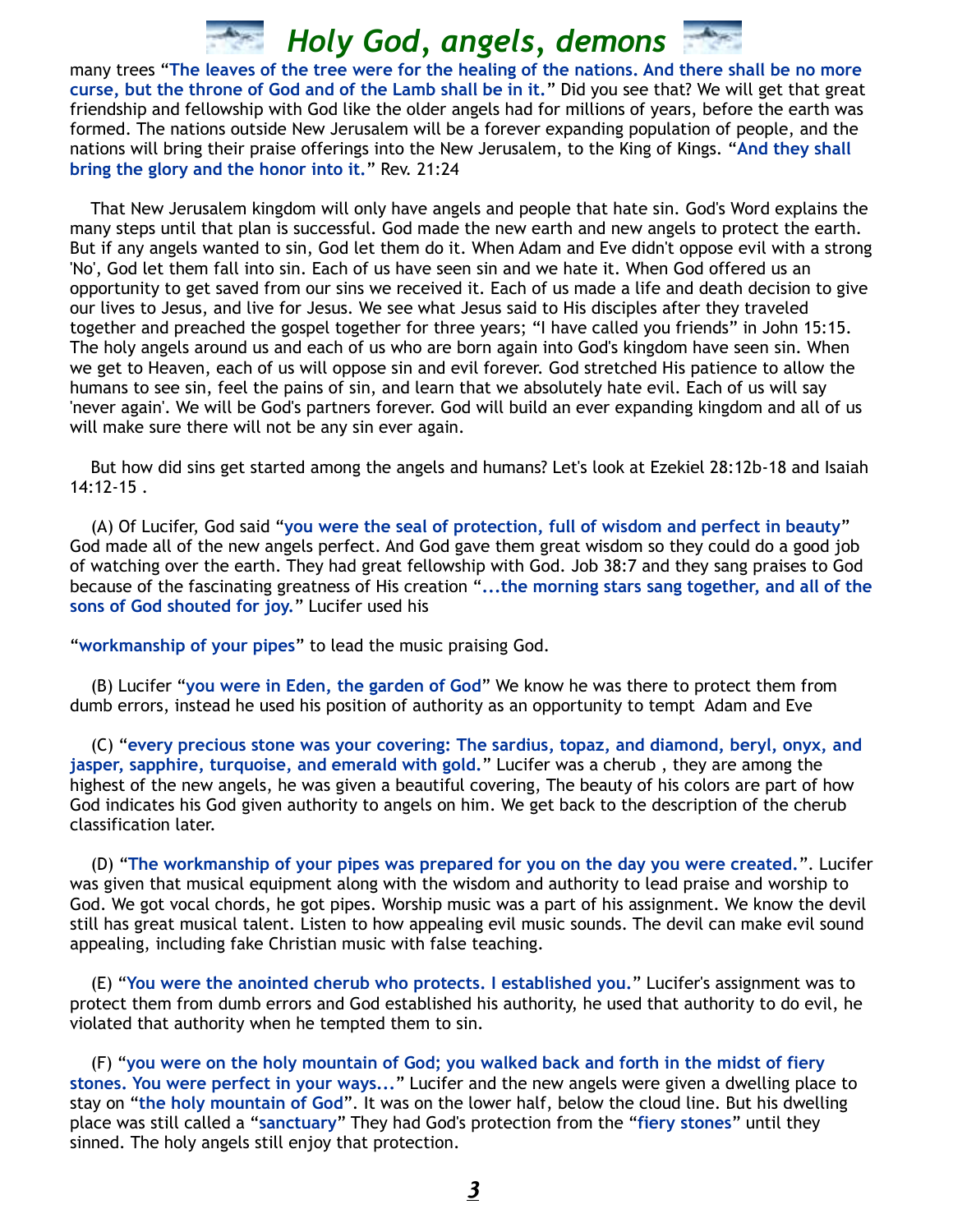(G) "**till iniquity was found in you. By the abundance of your trading secrets you became filled with jealous violence within, and you sinned... You defiled your sanctuaries by the multitude of your iniquities, by the iniquity of your trading secrets** " Lucifer and some of the greatest new angels planned their rebellion by traded secrets at Lucifer's place. They couldn't look up and see God from below the clouds, so they thought God couldn't see them because of the cloud barrier. God is telling the devil that He saw them trading secrets, God heard all of it. And "**you defiled your sanctuary**"

 (G continued) I believe they knew holy God is "**love, joy, peace...**" and could not picture God would fight against evil. During their last planning meeting, Lucifer decided on what he/they thought they could take from God. And he summarized his plan with five "**I will**" boasts. Lucifer didn't get the opportunity to go up to God and say them to God's Face. But he said those boasts in his heart and God hears everything, Isaiah said it "**For you have said it in your heart I will...**"

 -1- "**I will ascend into Heaven**" That means he wanted to move his dwelling up there, above the clouds. That proves that he didn't live in Heaven but slightly below Heaven.

 -2- "**I will exalt my throne above the stars of God**". The "**stars of God**" are angels. That particular "**stars of God**" are the older angels also called "**congregation**". He didn't know much about them, but he said that he wanted to move his throne up where God's throne is. Those clouds half way up the mountain of God were a barrier that he couldn't see past. This "**I will**" boast proves that he didn't know much about those older angels. And he still doesn't know much about those older angels. They would not ever worship him. The devil is a punk rebel to them. There are about 36 older angels described in Revelation that are stronger than the devil, and there may be many more of the older angels who are more powerful than him. The devil will not meet them until the tribulation when God sends them to destroy the devil's one world government. You can find them in Revelation 7:1 & 7:3 & 8:2-5 & 10:1 & 14:6-11 & 14:15-18 & 15:1 & 20:1-2.

 -3- "**I will also sit on the mount of the congregation on the farthest sides of the north**" That is God's second throne. That verse indicates that God has a throne down in the "**congregation**" for when He comes and visits them. Remember the Father came down every evening "**in the cool of the day**" to visit with Adam and Eve Gen 3:8. That in "**the cool of the day**" supports my theory that God has an additional throne among the older angels for fellowship. I believe it is another indicator of God's closeness to the older angels for millions of years I'm sure we will have a similar type of closeness with God in New Jerusalem. That phrase "**the farthest sides of the north**" is why many Bible teachers believe that God's throne is straight above the north pole millions of miles. I'm not sure if I agree with that view. Are you surprised about how much God tells us in the Scriptures? But honest Christians have to study God's Word to find it. We need to quit relying on the professional messages on Sunday morning, they are paid entertainers, Church people pay them for religious messages to help them feel good.

 -4- "**I will ascend above the heights of the clouds**" The devil believed his "**I will**" rebellion would move him above the clouds, because he hated the humility of living below those clouds. That indicated that he was lower than the older angels.

 -5- "**I will be like the Most High.**" That is totally impossible. Before he sinned he was only an angel. Angels do not have the power to create. Only God has the power to create. Angels can only be in one place at a time, and they have limited vision. But God does see everything everywhere all at the same time. That is what Silas explained in Hebrews 4:13. There is an extreme IQ difference between the All Knowing God and an angel. God holds all of the molecules together. That statement proves he had a diminished and insulting view of God and God's work; "**My Father has been working until now, and I have been working**" John 5:17. God's wisdom planned everything that is why it all works. God's power holds it all together. And some day God will quit holding the heavens and earth together "**and the elements will melt with a fervent heat.... it will be burned up... all these things will be dissolved**" 2Peter 3:10-11

 -Point 5 continued; Evolution scientists are afraid, because they can't figure what hold everything together. Every time they build a better atom smasher, they freak out that day or the next day.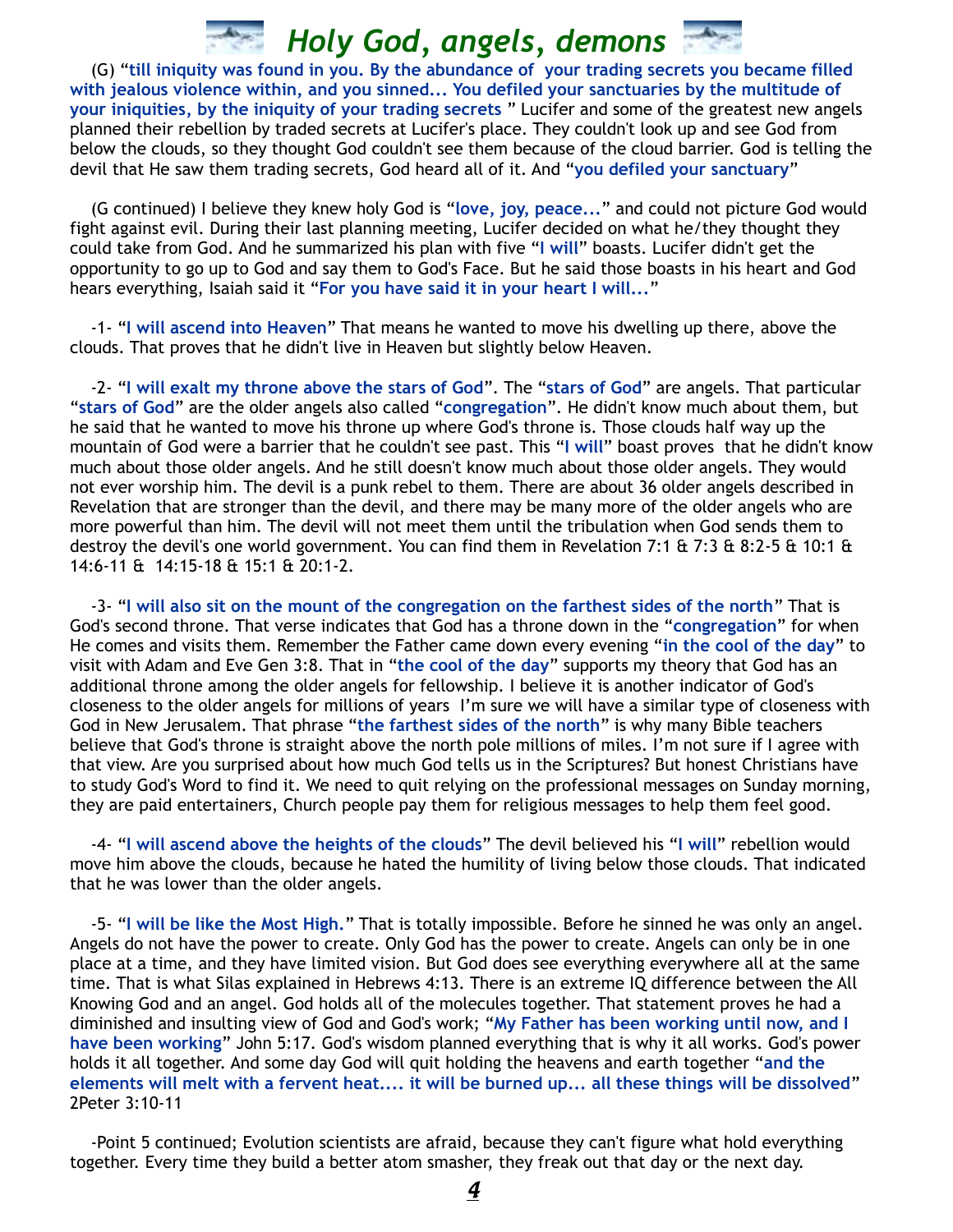Scientists tried a theory that there is lots of dark matter inside each atom that holds those electrons in place. But each atom smasher proves there is no dark matter inside, none. So each experiment proves that there is nothing holding every atom and molecule together, or only God is holding everything together. Those are frightful thoughts for rebels. There is nothing inside an atom or molecule that keeps those electrons in their tight orbit. That is also confirmed in Scripture. Silas talks about it in Hebrews 1:3 Jesus "**upholds all things by the Word of His power.**" and 11:3 "**By faith we understand that the worlds were framed by the Word of God, so that the things which are seen were made of things not visible.**" Look at 2 Peter 3:10 "**...the heavens will pass away with a great noise, and the elements will melt with a fervent heat; both the earth and the works that are in it... since all these things will be dissolved, what manner of persons we ought to be in holy conduct and godliness... the heavens will be dissolved, and the elements will melt with fervent heat**". God holds everything together, and some day God will quit holding it together. So it was extremely stupid for the devil to say he will become "**like the Most High God**". Furthermore, when God punishes him forever in the Lake of Fire, the devil cannot dissolve himself to stop the pain forever.

 (H) "**You became filled with violence within, and you sinned; Therefore I cast you as a profane thing, out of the mountain of God; and I destroyed you from the midst of the fiery stones**" It sounds like the devil and his strong demons planned to kill God. Jesus said he was a murder from the beginning. That was stupid because holy God can't die. The only thing that died with Jesus is His human body, and that body couldn't rot because His new human body was still holy, because Jesus never sinned. How did God cast them out? Right after they had their final secret meeting in their sanctuary and Lucifer said those five I wills in his heart, then God brought fire from the fiery stones in his sanctuary to chase them out. As they were flying away fast, then God "**brought fire from your midst; it devoured you, and I turned you to ashes upon the earth.**" Jesus said in Luke 10:18 "**I saw satan fall like lightning from Heaven.**" Silas said in Hebrews 1:7 God "**makes His angels spirits and His ministers a flame of fire.**" There is some type of spiritual fire in all angels and demons. When devil worshipers paint pictures of the devil, he looks scorched.

 (I) "**O protecting cherub, your heart was lifted up because of your beauty; you corrupted your wisdom for the sake of your splendor**" Lucifer's God given beauty proved his God given authority. They used that authority as their platform of their rebellion. They thought they could use what God gave him in authority, to win a war against God. And they corrupted the wisdom God gave them. They used that wisdom to plan their rebellion.

 (J) Right after the devil fell and his angel friends fell into sin and the devil decided those five I will boasts, then God made the pit of fire. It was after the devil and his angels rebelled, but before the humans sinned. And said "**you shall be brought down to Sheol, to the lowest depths of the Pit...**" Jesus described it in Matt. 25:41 "**... into the everlasting fire prepared for the devil and his angels.**"

 When God made Adam and Eve He gave them a spiritual test for obedience or failure. That test came with God's command do not eat of the fruit of the tree of the knowledge of good and evil. We know God gave the angels an equal spiritual test, but we are not told what their test was. But we are told the consequences part of their test because several demons argued with Jesus; "**What have we to do with You, Jesus, You Son of God? Have You come to destroy us before the time?**" Matt. 8:29. See also Luke 4:34 and Mark 5:10. All the demons were told about a time coming for their judgment. They know there is a judgment coming in the future, and they didn't understand why Jesus was locking up some of the two lowest ranking demons "**before the time**".

 Lucifer and the new angels could have passed their spiritual test. God made everything perfect; "**indeed it was very good**" Genesis 1:31. That proves God didn't build anything ready to fall. God made every thing ready to last forever. God would never push them to do evil. Instead God gave them a warning not to sin, just like God did for Adam. God did not push them to sin. James 1:13-14 says "**Let no one say when he is tempted, 'I am tempted by God.' for God cannot be tempted by evil, nor does He tempt anyone. But each one is tempted when he is drawn away by his own desires and enticed. Then when want is conceived it brings forth sin ...**" But if any of the new angels wanted to sin, God would not stop them. After Lucifer fell and tricked several billion angels to join his rebellion, then he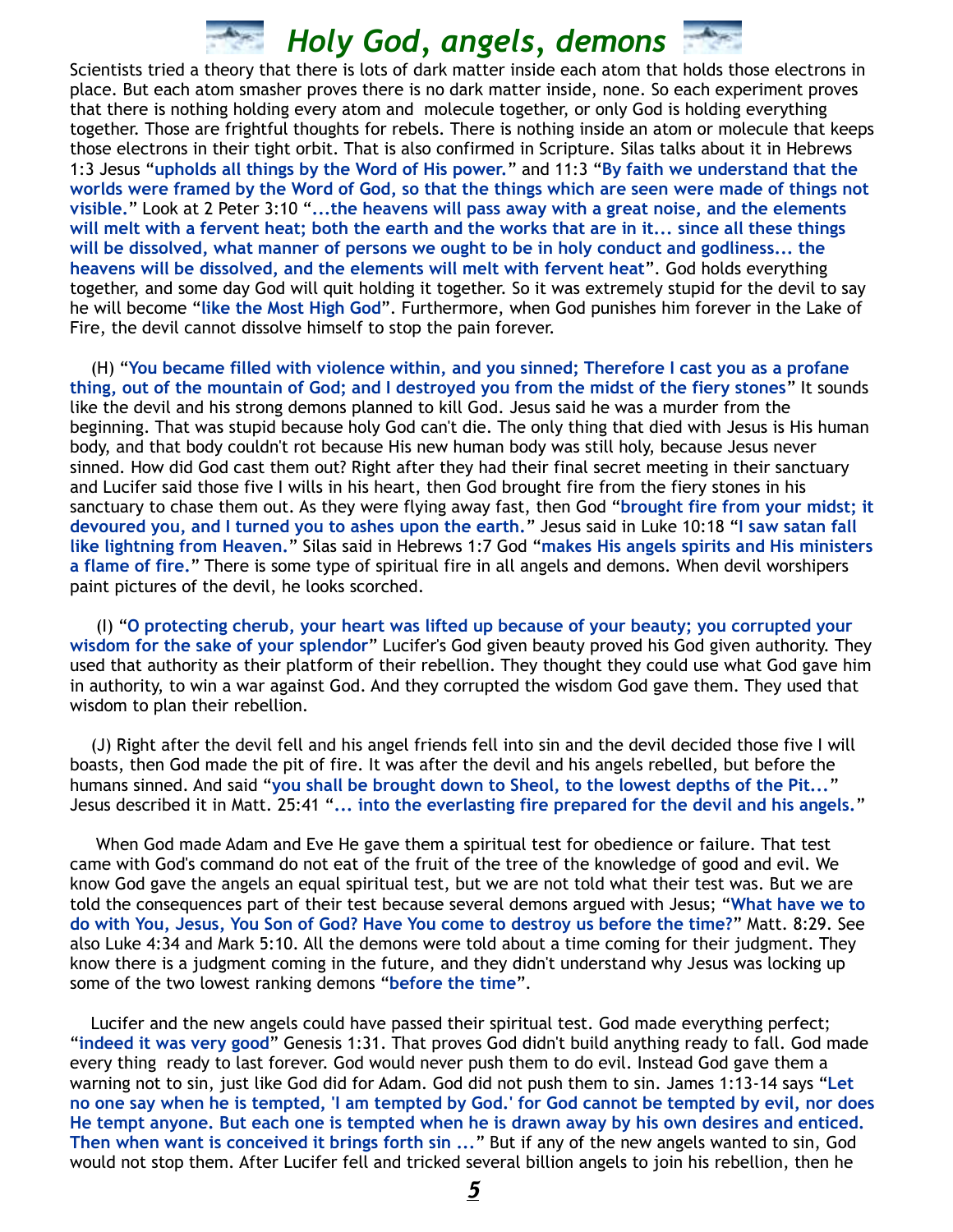

got the humans to sin. We humans had very little ability to resist that strong of an evil influence and avoid falling into sin.

 I'm sure that Lucifer wanted to get rid of the fear of the Lord, get it off of him. In his temptation to Eve the devil hints at what he thought his falling away did for him in Gen. 3:5 "**God knows that in the day you eat of it your eyes will be opened, and you will be like God knowing good and evil.**" When sinners totally reject God, they feel so much better about their rebellion, because they lost the fear of the Lord. The fear of the Lord is one of the most valuable thing you will ever have. I'm sure Lucifer felt the same freedom similar to human rebels who reject God. They feel relief after rejecting and getting rid of the fear of the Lord for a while, but a more frightful comes on them later and they get meaner, and even dangerous. When Lucifer sinned, God took holy truth from him, because he corrupted the use of God's wisdom. That was OK to him because the devil decided he likes evil much more than God's holy truth. Jesus taught about the devil's lies in John 8:44 "**He was a murderer from the beginning, and does not stand in the truth, because there is no truth in him. When he speaks a lie, he speaks from his own resources, for he is a liar and the father of it.**" But shortly after the devil's fall and many of the new angels fell with him, then God made "**the everlasting fire prepared for the devil and his angels.**" Matt. 25:41. Then God added more fear onto the devil, because he was facing a guaranteed judgment with eternal punishment. "**Even the demons believe and tremble**" James 2:19

 God didn't make the knowledge of evil, that knowledge is self existing. God didn't make the knowledge of righteousness or the knowledge of evil. The knowledge of righteousness is self existing. But holy God personifies righteousness, that is who He is from eternity part to eternity future; "**He cannot deny Himself**" 2 Tim 2:13. God did capture some of the knowledge of good and evil and inserted that spiritual knowledge into a tree that was forbidden, the tree of the knowledge of good and evil. The Holy Spirit is still prompting me to explain that tree. When humans entered the realm of sinners, we would have been even more ignorant and stupid without the additional knowledge of good and evil. God wanted all humans to have the ability to understand the pains and troubles we bring upon ourselves when we sin. That helps all humans learn from evil and its pains. But evil had never happened, evil was never acted out until the devil decided to become evil. The knowledge existed, but evil didn't exist until the devil decided to become evil.

 At the end of earth's time, the sinners and rebels who reject Jesus' mercy, will be judged by God, God will judge all rebels according to those eternal truths. But when the rebels find out about eternal truths those rebels will try to judge God at their judgment. Romans 3:4 describes that scene "**That God may be justified in His judgments, and may overcome when You are judged.**" But God will be proven righteous, and the only danger they will find against God when they try to judge God; is God put Himself out on the edge, to let humans try sin and evil so we can learn to hate evil. But God will "**overcome**" when He is judged back by those rebels, and we saints will love God even more, because we will realize even more of what God did for us. Forever we will be God's partners that hate evil. No saints will ever wish for evil again.

 Lucifer thought that if he could get humans to sin, they would all immediately become devil worshipers, and there is nothing holy God could do about it. Wrong, each human became a self serving egotist for themselves. Before their fall, Lucifer and those evil angels thought there were many things they would gain from becoming evil, but nothing went as they planned. It is the principal of unintended consequences. I'm sure that Lucifer could not imagine holy God humiliating Himself to become One of us to die for us. And how could holy God add a human body to Himself, that would taint His holiness. We know the wisdom of God, it was God's wisdom to be born through a young virgin.

 We should all ask; Didn't God know what they would do before they did it? Do you ever start making something in the shop or kitchen without planning it first. If dumb humans know they need to plan it out, then of course, Brilliant Holy God knew how to plan it all out before He made the new angels, earth and humans. Yes, God foreknew everything, Romans 8:29 "**For whom God foreknew, He also predestined to be conformed to the image of His Son.**" So God preplanned the good works He had for the elect to do in their lives, but we all miss and fail some of it. And God planned what He would allow the rebels to do in their lifetime. God will reward His children for opposing what those evil rebels do,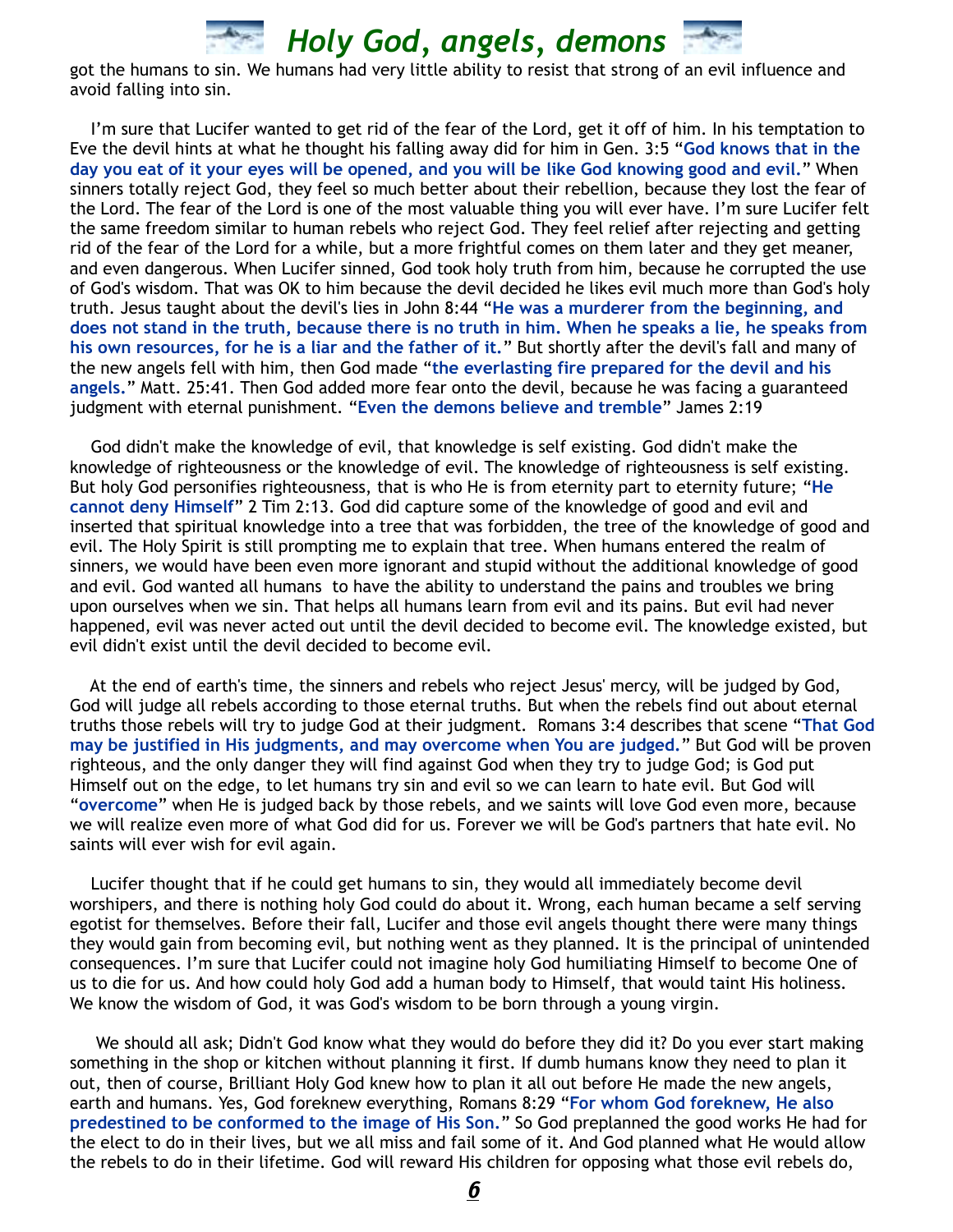and God will reward us for obeying His leadership. Also Romans 9:22 "**What if God, wanting to show His wrath and to make His power known, endured with much long suffering the vessels of wrath prepared for destruction, and that He might make known the riches of His glory on the vessels of mercy, which He had prepare beforehand for glory...**". So God had to let it happen, that is part of the package called 'free-will'. When God decided to give free-will, that also includes the problems that go with it. And God will use all of those things to amplify the beauty of His righteousness and love.

 The highest ranking among the new angels was the "cherub" class. Lucifer was in the class of cherubs, and he was the only cherub to fall away to sin. We see cherubs mentioned in a few places. When God delivered David from Saul, David wrote his praise to God and mentioned angels in 2 Sam. 22:11and Psalm 18:10 "**God rode upon a cherub, and flew, and He was seen upon the wings of the wind.**" We get more details from Ezekiel. He saw both cherubs and cherubim working together in Ezekiel 10:8-17 to provide God's transportation to earth, and back to Heaven. "**The cherubim appeared to have the form of a man's hand under their wings... there were 4 wheels by the cherubim, one wheel by one cherub and another wheel by each other cherub; the wheels appeared to have the color of a beryl stone. .. all 4 looked alike … a wheel in the middle of a wheel... they did not turn when they went, but followed in the direction the head was facing... And their whole body, with their back, their hands, their wings, and the four wheels, were full of eyes all around, the wheels were called 'Wheel' in my hearing. Each one had four faces: the first face was the face of a cherub, the second face was the face of a man, the third face of a lion, and the fourth face of an eagle... When the cherubim went up, the wheels went beside them, and when the cherubim lifted their wings to rise up from the earth, the same wheels also did not turn from beside them... for the spirit of the living creature was in them...**" that description sounds similar to what John saw at God's throne in Rev.4:7-8. Maybe King David saw the same combination of cherub and cherubim, but he didn't get a close enough view to give that much description like what Ezekiel saw.

 The Bible gives us a few more notes about God's throne and the large courtyard, "**on the farthest sides of the north**". Because Revelation 4 teaches us there is a large court area around God's throne with "**a sea of glass, like crystal**". And there is "**a rainbow around the throne, in appearance like an emerald.**" The Father is sitting on that throne, He looks "**like a jasper and sardius stone**". Sardius is a red colored stone, and jasper comes in several colors including clear like diamond. Wow that must be awesome to see. Around God's throne are 24 thrones with 24 elders with gold crowns on their heads. That would include the 12 apostles, and 12 more great heroes like Paul, Abraham, Moses, Enoch, Elijah, Ezekiel, Daniel, Isaiah, and/or others like them.) From God's throne proceeds lightnings, thunderings, and voices. Jesus has His throne there too. God gave that piece to Paul in 2 Corinthians 5:10 Jesus' throne is called "**the judgment seat of Christ**", that each believer may receive rewards for the things done in the body on earth." 2 Cor. 5:10. that is where we get our rewards.

 Bible prophecies are the highest prize God gave to His apostles and prophets. God gave prophecies to the most honorable, which are also the best of the best. And if God gave the knowledge to one apostle or prophet, God probably did not repeat that prophecy to another. God gave the info about Jesus' throne to Paul, and God didn't repeat it to John in Revelation 4. Back to Revelation 4:5; there are seven torches at the Father's throne, which represent the Holy Spirit. We know the Holy Spirit is so extremely large that those torches are just a small representative of the Holy Spirit.

 More info about that "**sea of glass, like crystal**" in Rev 15:2 John "**saw something like a sea of glass mingled with fire**" and the saints also have God's protection from the fire. We get one more note from Rev. 14:2, The father's voice is "**like the voice of many waters, and like the voice of loud thunder.**" Revelation 15:2 and 14:2 describe two great celebrations with music from "**harps**", and they are protected from that holy fire. These Heaven notes help us understand Silas' comment in Hebrews 12:29 "**For our God is a consuming fire.**" God's throne room is the most fascinating place anywhere. You want to be alive and actively living for God here, because you will want to be as close as possible to that throne room, so you can watch all of the exciting things happening constantly.

 The apostle Paul tells us there are multiple ranks among the demons in Romans 8:38 demons, principalities and powers. Also in Colossians 2:15. When Lucifer had secret meetings where they traded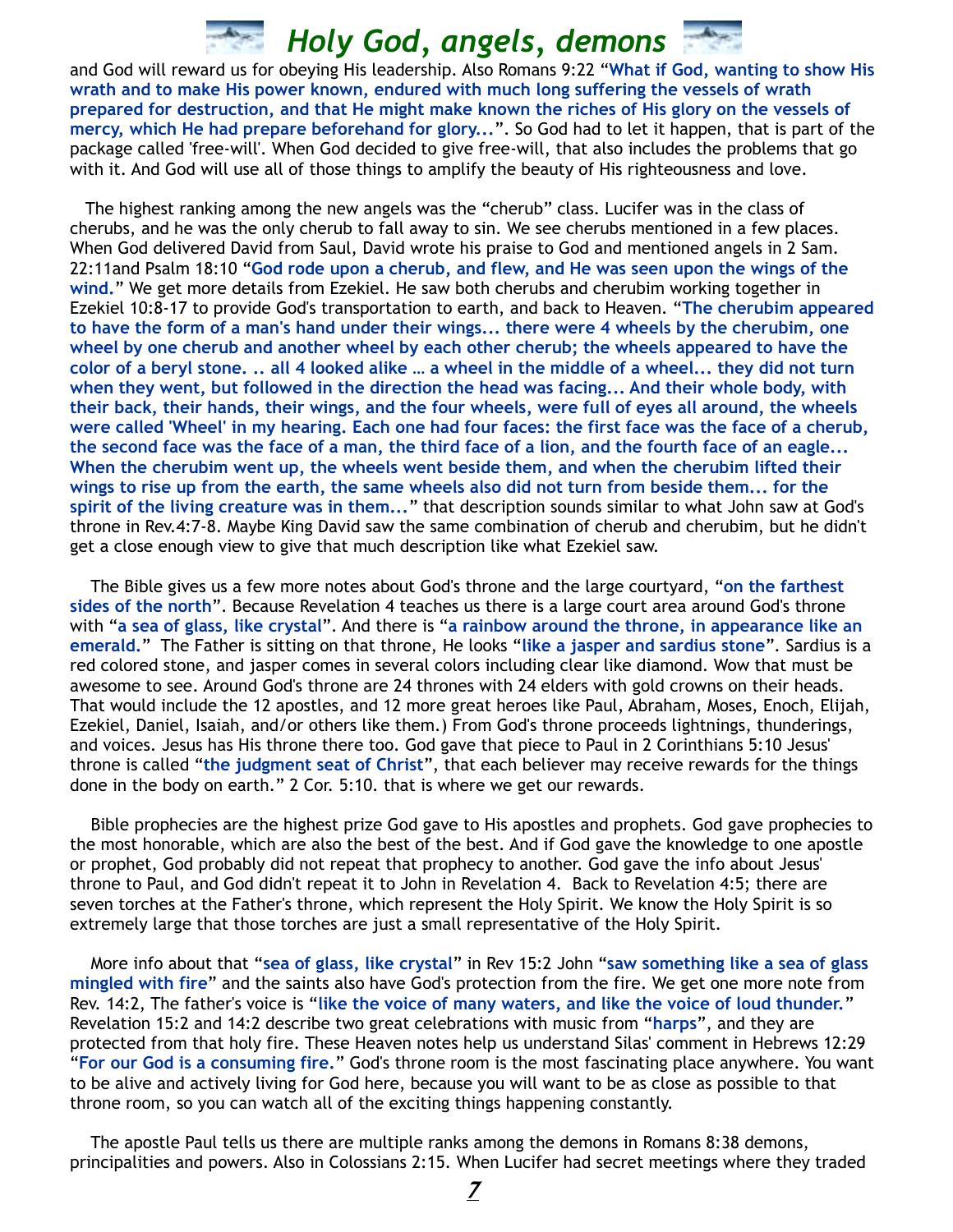secrets, only the highest ranking angels were allowed to conspire against God, and they probably whispered so they wouldn't get caught. But when those high ranking commanders turned evil, they took the lower angels under their control with them. But those lower angels were not leaders, they were followers. They didn't make a deliberate decision to become evil. Many were forced into the rebellion because they didn't know how to fight their way out of the trap. Jesus knows that. That is why Jesus was sending demons out of the country, that is why Jesus locked up billions of demons. They are the same demons who got sent into the pit as Jesus wanted, and some demons who begged that they wouldn't have to go out of the country, because they couldn't believe that Jesus would do anything good for them. They missed out on some type of secret rescue.

We see those demons who got locked into the pit in Revelation 9:1-11. They will demon possess locusts that torment human rebels for five months, and many of those human rebels will get saved because of their extreme pains when humans are not allowed to die. Those people will have five months to do nothing but think about their pain and rebellion, and they know they will have a very bad ending forever. Amazingly many of them will get saved. They are the worst of the worst humans, but many of them will get saved under extreme circumstances. In that process there is a second spiritual test for those demons. They will possess locusts, they will feel a natural urge to eat green things, but God "**commanded not to harm the grass of the earth, or any green thing, or any tree.**" God also commanded "**they were not given authority to kill them but to torment them for five months**" God doesn't tell us what He will do for those demons who obey God's commands, but we can guess they will get a lesser punishment. Also the next meaner demons will get some type of second chance too, as mentioned in Rev. 9:13-19. they will possess horses that kill humans, that will be their God given assignment. They will obey God's commands to kill people. I believe they will get some type of lesser punishment, because they obeyed God's command to them. I know that I'm probably the only Bible teacher who says anything about this subject, but what I'm saying has many verses to make the point, more verses than I quote here, and it's defensible.

 The devil wants to do more evil to the Christians right now, but he can't. Every time he boasted or sinned, he brought more trouble on himself. All of the things the devil has said have brought judgments against himself like James 3:6 warns about. Those sins prevent many evil things the devil wants to do now.

 The devil sold his soul to be worshiped by humans as their god. And he will get parts of what he sold his soul for. The last 7 years are called the tribulation/great tribulation. At the end of human governments the devil will be the god of his one world government for 7 years. But the devil is an angel, he can only be in one place at a time. The devil will need a massive amount of spy equipment, the devil is the spiritual force behind so many spy cameras and microphones in your home, especially your phone, and in the stores, and on the tables in restaurants, and along the highways. Most of the things in your home that use any electricity, also spy on you and report their recordings to your smart meter and smart phone. Those things are digitally registered to your identity, and the files on you.

 At the middle of the 7 years the devil will enter God's tribulation temple, and enter the holy of holies, and sets himself up as god in the tribulation temple, then the devil will have destroyed and lost the last parts of everything God assigned to him at creation. Then "**Michael and his angels**" will fight against "**the dragon and his angels**" That teaches us that Michael and the devil are about equally matched in strength, but the devil will lose that war, and everything his rebellion tried to achieve through evil will be lost and failed.

 Nothing went the way the devil planned it with his evil angel friends. They were the first think-tank. There are many evil think-tanks these days, they work with the greatest money criminals in the world, and their military. At the end of human governments, during the 7 years tribulation/great tribulation the devil will not role play himself because the world will not follow him. The devil will use an evil human called the anti-Christ to rule the world; he will pretend he is like Jesus, that he is a good messiah, "**The dragon gave him his power, his throne, and great authority.**" Rev. 13:2 because he can't do it himself. The Catholic Church will kill him right about the middle of the 7 years, probably in an argument over what to do next. The anti-Christ will be restored back to life. The devil will use that